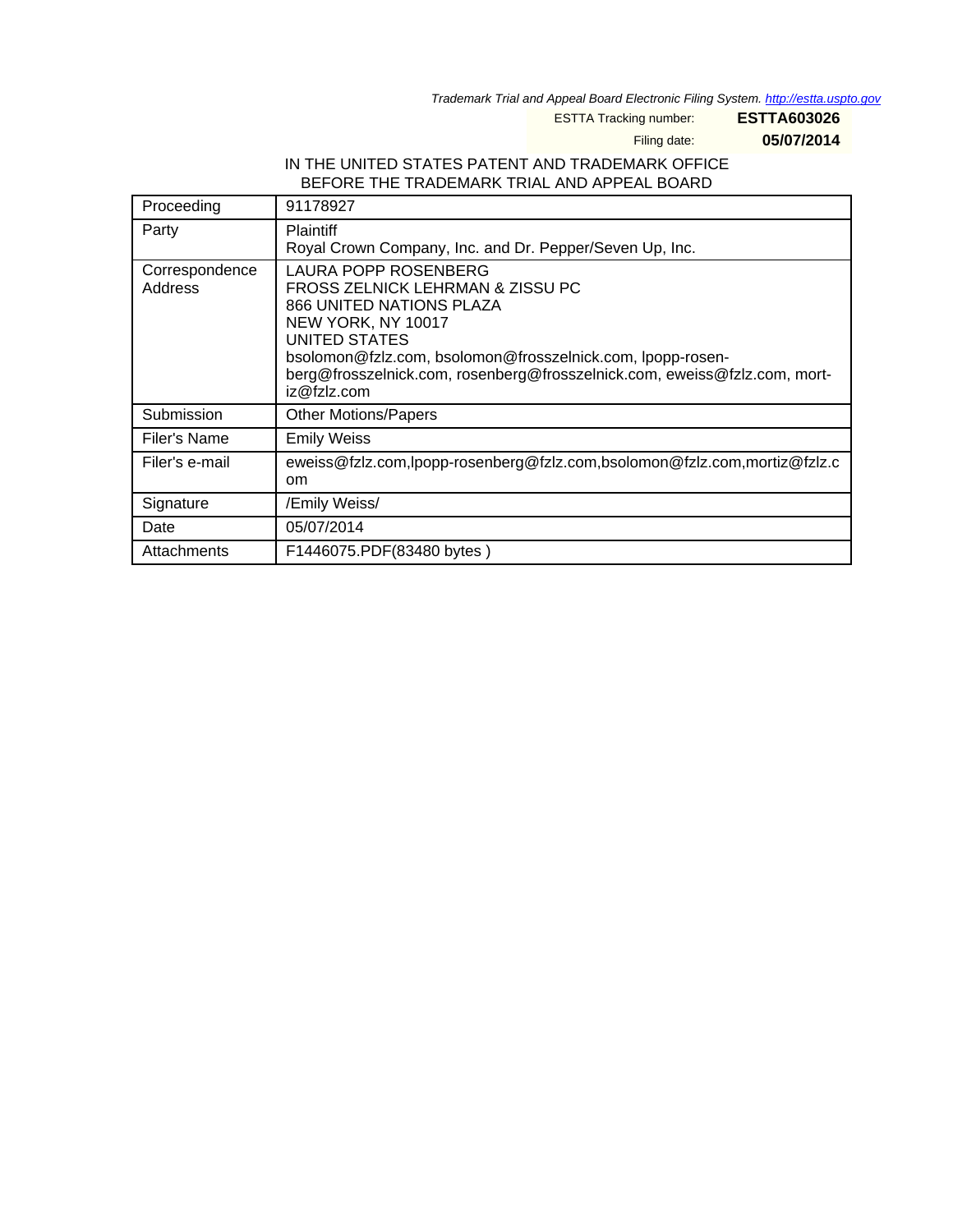## IN THE UNITED STATES PATENT AND TRADEMARK OFFICE BEFORE THE TRADEMARK TRIAL AND APPEAL BOARD

| ROYAL CROWN COMPANY, INC.     |                                 |
|-------------------------------|---------------------------------|
| and DR PEPPER/SEVEN UP, INC., | <b>Consolidated Proceedings</b> |
|                               | Opposition No. 91178927         |
| Opposers,                     | Opposition No. 91180771         |
|                               | Opposition No. 91180772         |
| - against -                   | Opposition No. 91183482         |
|                               | Opposition No. 91185755         |
| THE COCA-COLA COMPANY,        | Opposition No. 91186579         |
|                               | Opposition No. 91189847         |
| Applicant.                    | Opposition No. 91190658         |
|                               |                                 |
| — and —                       |                                 |
| THE COCA-COLA COMPANY,        |                                 |
|                               |                                 |
| Opposer,                      |                                 |
|                               |                                 |
| - against -                   | Opposition No. 91184434         |
|                               |                                 |
| ROYAL CROWN COMPANY, INC.     |                                 |
| and DR PEPPER/SEVEN UP, INC., |                                 |
|                               |                                 |
| Applicants.                   |                                 |
|                               |                                 |

## NOTICE OF FILING OF TESTIMONIAL DEPOSITION TRANSCRIPT

PLEASE TAKE NOTICE that pursuant to 37 C.F.R. § 2.125(c), Trademark Trial and Appeal Board Manual of Procedure §§ 703.01(k) and 703.01(l), and the stipulation between the parties, dated July 23, 2013, regarding the filing of testimonial depositions, a transcript of the July 24, 2013 Testimonial Deposition of Harold Miller of Southern Group Enterprises, Inc. and exhibits thereto have been filed with the Trademark Trial and Appeal Board contemporaneously herewith.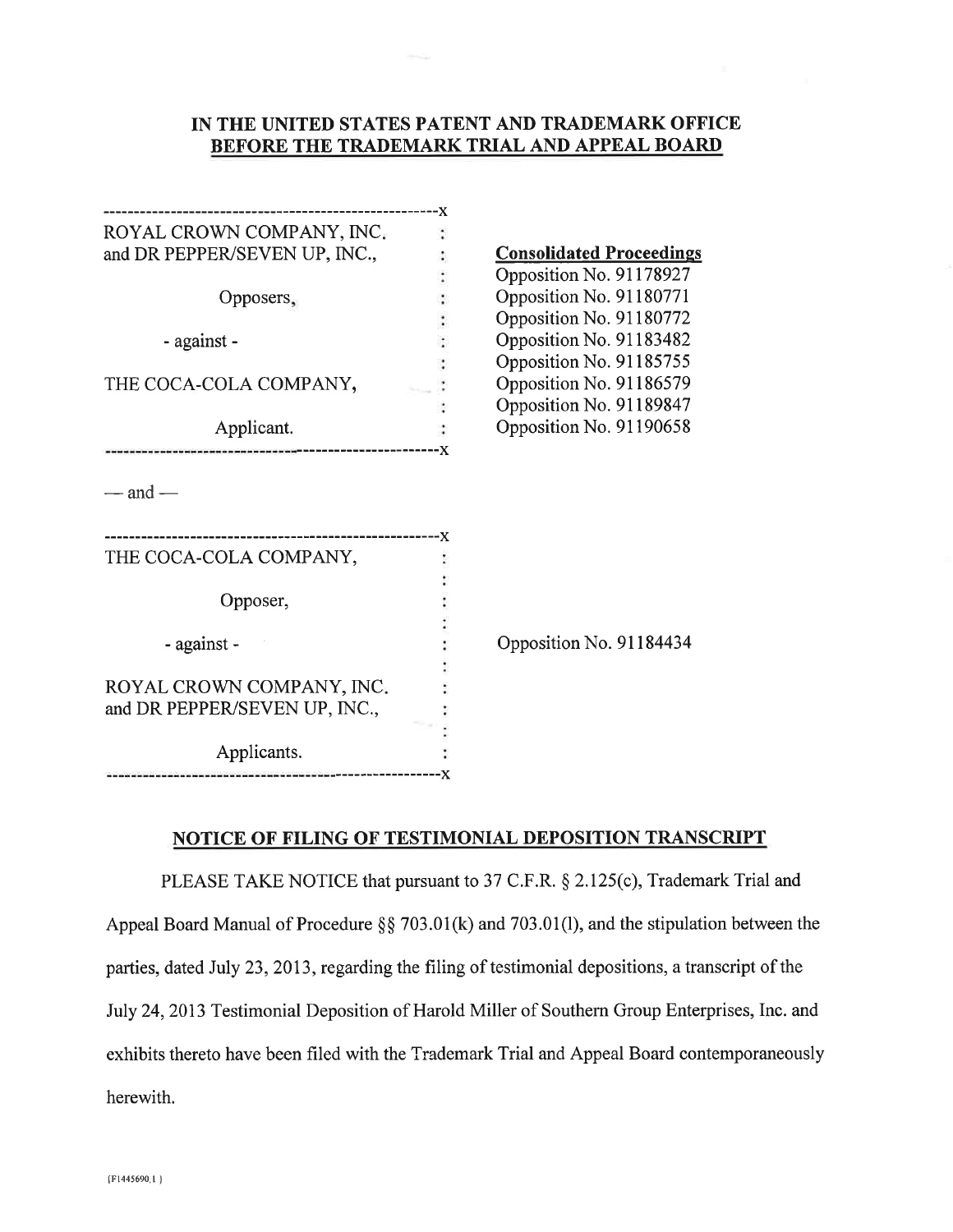Dated: May 7, 2014

FROSS ZELNICK LEHRMAN & ZISSU, P.C.

w

 $By:$ 

Barbara A. Solomon Laura Popp-Rosenberg Emily Weiss 866 United Nations Plaza New York, New York 10017 Telephone: (212) 813-5900 Email: bsolomon@frosszelnick.com lpopp-rosenberg@frosszelnick.com eweiss@frosszelnick.com

Attorneys for Royal Crown Company, Inc. and Dr Pepper/Seven Up, Inc.

 $\sim$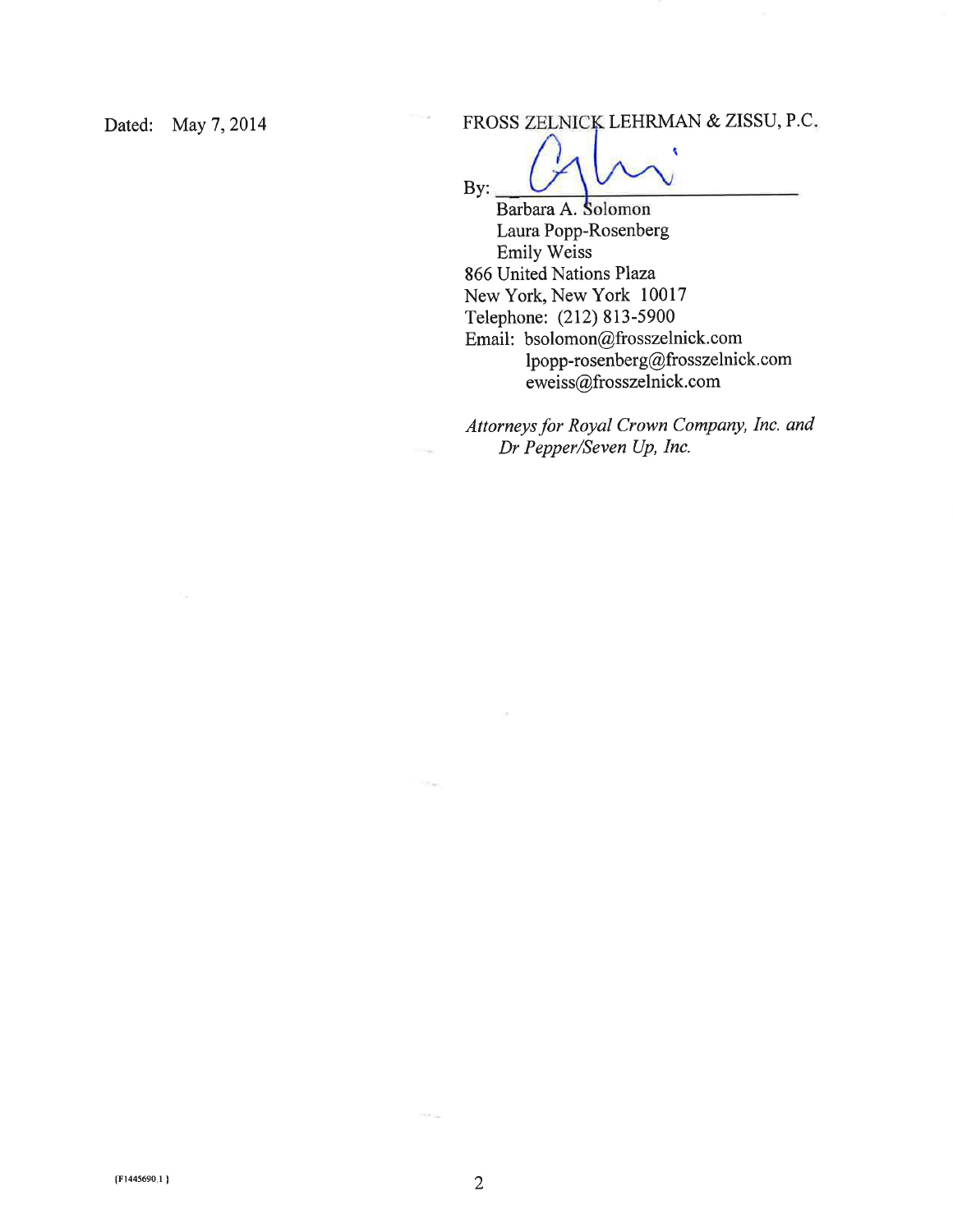## **CERTIFICATE OF SERVICE**

The undersigned hereby certifies that a true and correct copy of the foregoing NOTICE OF FILING OF TESTIMONIAL DEPOSITION TRANSCRIPT deposited with the United States Postal Service as first class mail, postage prepaid, in an envelope addressed to counsel for The Coca-Cola Company, Bruce W. Baber, Esq., King & Spalding LLP, 1185 Avenue of the Americas, New York, New York 10036-4003, on this 7th day of May 2014.

 $100 - 200$ 

 $\blacktriangledown$ Enily Weiss